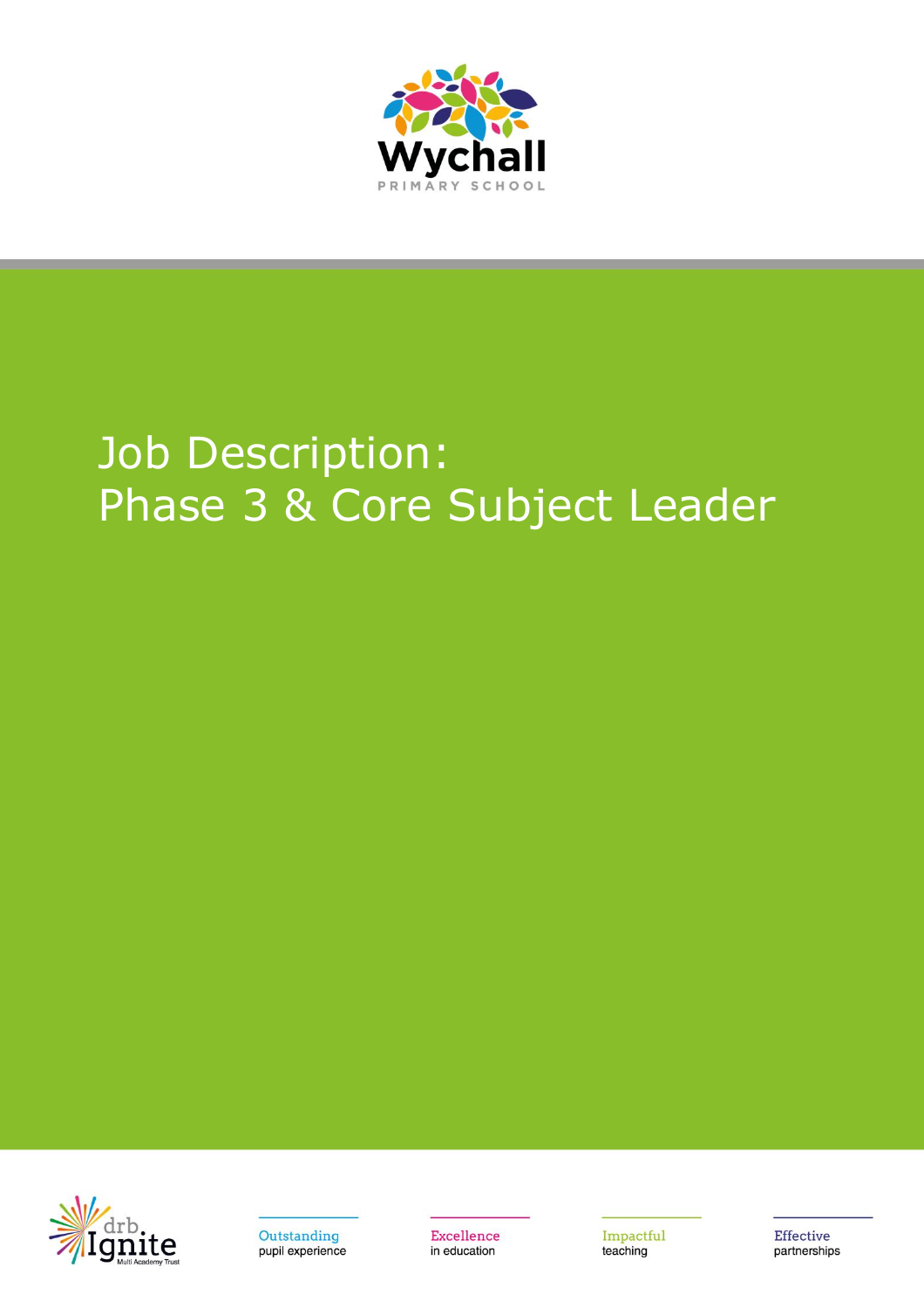

## Job Description Phase 3 Leader (Y4, Y5 & Y6) & Core subject (English or Maths)

## **Job Purpose:**

The role of Phase and Core Subject Leader is a key position within our Senior Management Team. You will be responsible for the safeguarding and the day today leadership of your phase. You will also be responsible for the quality of teaching and learning and standards, and will promote the school ethos and values in your everyday practise.

As English or Maths Leader, you will lead the development of the English or Maths curriculum, supported by the SLT and the Trust, and ensure quality resources are used effectively, in order to achieve high quality outcomes for our children.

The Phase / Core subject leader will undertake all the professional duties of a teacher, under the terms and conditions specified in the current School Teachers' Pay and Conditions Document, Teacher Standards and under the reasonable direction of the Headteacher.

## **Duties and responsibilities:**

Key Duties of the Phase Leader

- To promote and maintain the school ethos and values.
- To teach in Phase 3 as directed by the Headteacher.
- Play a key role in the Senior Management Team, supporting the implementation and monitoring of teaching and learning.
- Play an important role in promoting and maintaining good behaviour across the school, in line with the Trust Behaviour policy and school procedures.
- As a deputy DSL, promote health and safety of self and others, along with implementing a strong safeguarding ethos, in accordance with school policy / procedures.
- Communicate effectively with colleagues, children and parents in Phase 3, to ensure the efficient day-to-day running of the phase.
- To have an excellent understanding of assessment data within your phase, and to identify gaps in learning.
- Undertake the role of Appraisal / Performance Management Reviewer, under the guidance of the Senior Leadership Team.

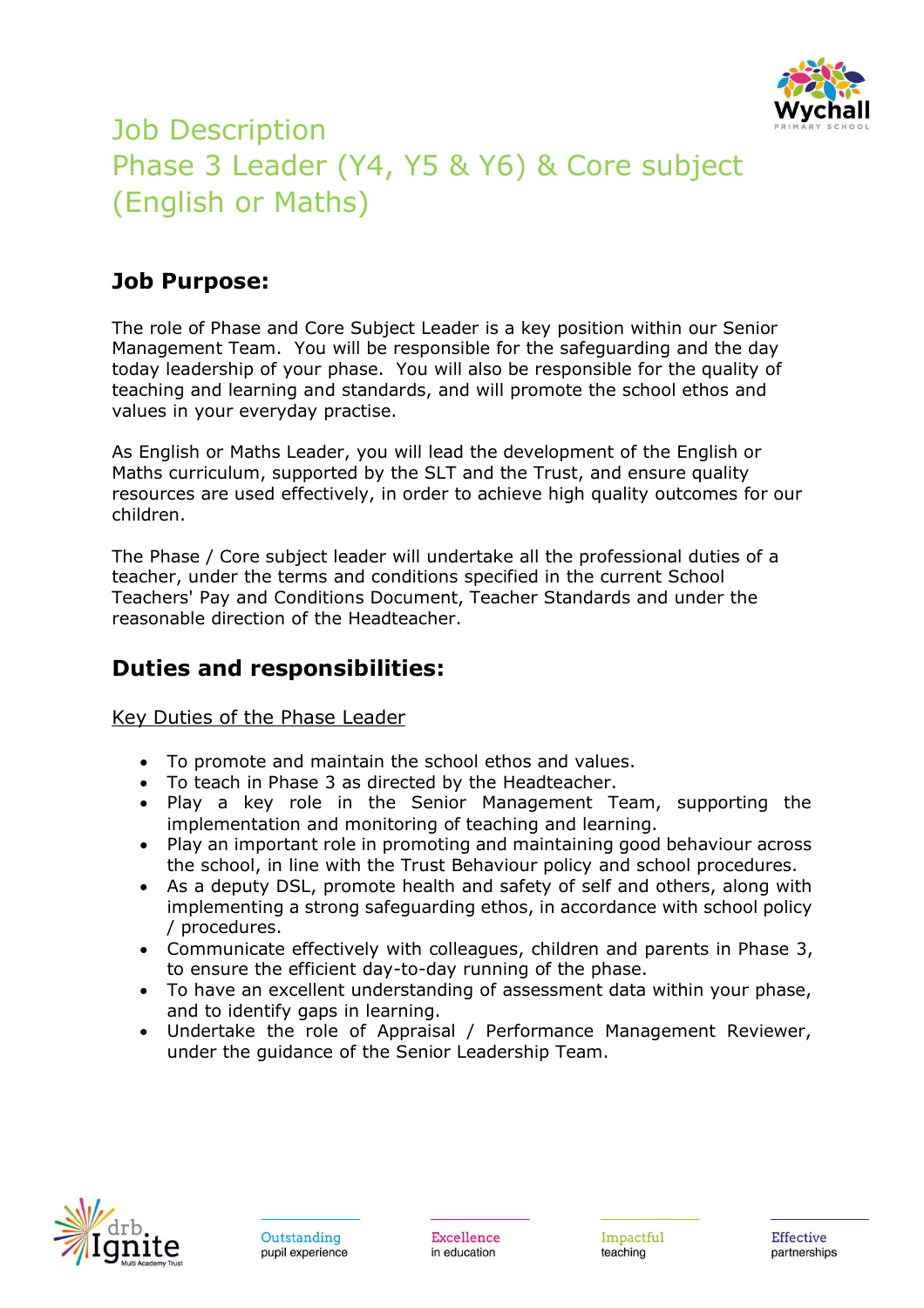

#### Key Duties of the Core Subject Leader

- To model high quality teaching within your own classroom practice.
- To maintain an up to date understanding of current research within the subject you lead.
- To effectively lead professional development, ensuring colleagues have the necessary skills to ensure children make excellent progress, in the subject you lead.
- To promote your subject and inspire colleagues across the school to deliver high quality teaching and learning.
- To support the Senior Leadership Team in monitoring teaching and learning, along with standards of achievement and progress.
- To have an excellent understanding of assessment data across the school, for the subject you lead.
- To support moderation both across the school and within the Multi Academy Trust, ensuring the accuracy of teacher judgements.

#### Other duties

- To assist in the recruitment process of new staff
- To support the induction of new staff
- To raise standards in teaching and learning across the Phase with the support of other senior leaders
- Co-ordinate and manage pupil assessments within the Phase, including all statutory requirements, lead Phase staff in moderations to ensure the accuracy of judgement
- To identify and implement appropriate interventions to close gaps and further support teaching and learning.
- To develop a rapid achievement plan (RAP) with phase staff and be responsible for delegating specific actions and responsibilities to other staff in light of experience and grade. Monitor the work of the team and review and assess the impact of the plan at regular intervals.
- Assist the SLT in ensuring parents and pupils are well informed about developments in the Phase.
- To manage the pastoral well -being of pupils liaising with parents and other professionals
- Liaise with other Phase Leaders to co-ordinate and organise events such as concerts, visitors, special assemblies etc.
- Manage the budget allocated to the Phase/subject area;
- Ensure that resources in the Phase are maintained at a level and in a way to deliver the curriculum effectively;
- Work closely with the school administrative team to ensure that admissions and induction arrangements run smoothly;
- Be involved in the organisation, planning and delivery of assemblies as and when necessary.
- To promote a bright and purposeful learning environment, celebrating children's work and supporting learning, both in inside and outside the classroom.